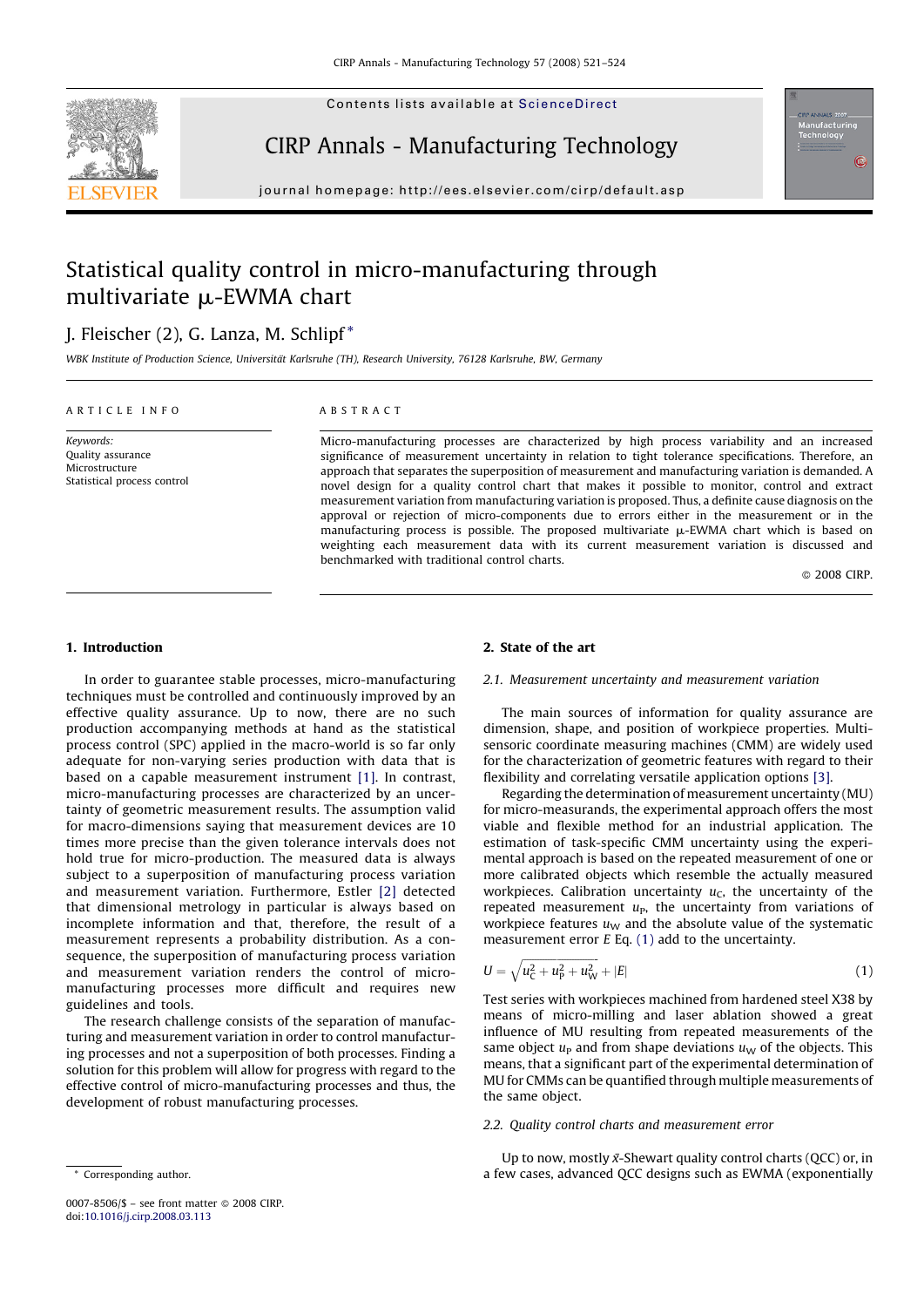

Fig. 1. Systematic measurement error  $E$  leads to a shift of the mean.

weighted moving average) or CUSUM (cumulated sum) charts have been used for the statistical process control of manufacturing technologies. In these cases, samples of workpieces are measured and the mean of the quality feature is plotted on a time scale to ascertain whether the manufacturing process is under control, i.e. whether or not it is kept within the control limits (between UCP = upper control limit and LCL = lower control limit). Values outside the CLs (confidence interval,  $\alpha$ ) refer to an out of control situation requiring the manufacturing process to be stopped and the cause of the out of control situation to be identified. When monitoring a micro-manufacturing process via standard QCCs, the following two errors and misinterpretations can occur (Figs. 1 and 2).

In case of a systematic measurement error (Fig. 1), the measured value consists of the real value plus/minus the systematic measurement error  $E$  (Eq. [\(1\)](#page-0-0)). In contrast, the CLs are calculated on the basis of the original density function. Thus, when plotting the samples mean on a traditional QCC, samples of the mean will frequently fall outside the CL only due to the systematic measurement error. The cause of the out of control situation will wrongly be sought within the manufacturing process but not within the measurement process as should be the case. In statistical terms, the false alarm probability of first order increases.

The second misuse of traditional QCCs can occur in case of a random measurement error ( $u<sub>P</sub>$  and/or  $u<sub>W</sub>$  of Eq. ([\(1\)\)](#page-0-0) quantified by repeated measurements of the same object (Fig. 2). Thus, the calculated CLs are too large as they include both manufacturing and measurement variation. In contrast to the case of systematic measurement error, an out of control situation of the manufacturing process can be hardly identified as the CLs are too large and the false alarm probability of second-order increases (=out of control case is not identified).



**Fig. 2.** A random measurement error  $(u_P \text{ and/or } u_W)$  leads to an increase of measurement variation.

Although this issue is of paramount importance for process control in industry, there are only a few contributions to be found in the literature which deal with the effect of measurement errors on the usage and informational value of QCCs. All models suggested by the literature are based on the assumption that the observed measurement result Y is derived from adding a measurement error  $\varepsilon$  to an actual quality characteristic  $X$  (i.e. the real diameter of a drill):

$$
Y = X + \varepsilon \tag{2}
$$

however, measurement error  $\varepsilon$  is always assumed to be constant and the MU U according to Eq. [\(1\)](#page-0-0) is not taken into consideration. That is, there is no recommendation on how to separate the random measurement error  $u<sub>P</sub>$  and/or  $u<sub>W</sub>$  from the manufacturing process.

#### 2.3. Identified deficits

As in micro-manufacturing the MU is in the same range as the specified tolerances, a decision on approval or rejection of the measured object with regard to its operability is very difficult to make. One significant factor for the experimental determination of the MU for CMMs is measurement variation, which can be quantified by performing repetitive measurements of the same measurement object. The measured data of different components is always subject to a superposition of manufacturing variation and measurement variation. Up to now, not even state-of-the-art QCCs allow for the separation of manufacturing and measurement variation and, thus, do not provide for a definite cause diagnosis in case of malfunctions in the manufacturing or the measurement process.

Therefore, for the effective monitoring and controlling of micromanufacturing processes with tolerances in the sub-micrometer range to be ensured, measurement variation must be monitored continuously and measurement and manufacturing variation must be separated. Thus, our focus is on achieving the continuous monitoring, controlling and separation of measurement and manufacturing variation in a simple and reliable manner.

#### 3. Sugggested approach

#### 3.1. Multivariate µ-EWMA chart

The identification of a systematic measurement error E should be quantified by means of measuring standards or calibrated objects which resemble the actually measured workpieces. Afterwards, the value of the systematic measurement error  $E$  needs to be compensated when calculating the CLs of the QCC. In order to cover the case of a drift of the measurement system away from zero bias, we recommend well-repeated measurements of the calibrated object in certain time intervals and the comparison between the arithmetic mean of the measurements and the true value. The handling of the random and time-varying measurement error, in turn, is more difficult. Therefore, a multivariate  $\mu$ -EWMA QCC consisting of two charts was developed in order to



Fig. 3. Approach to the multivariate  $\mu$ -EWMA chart.